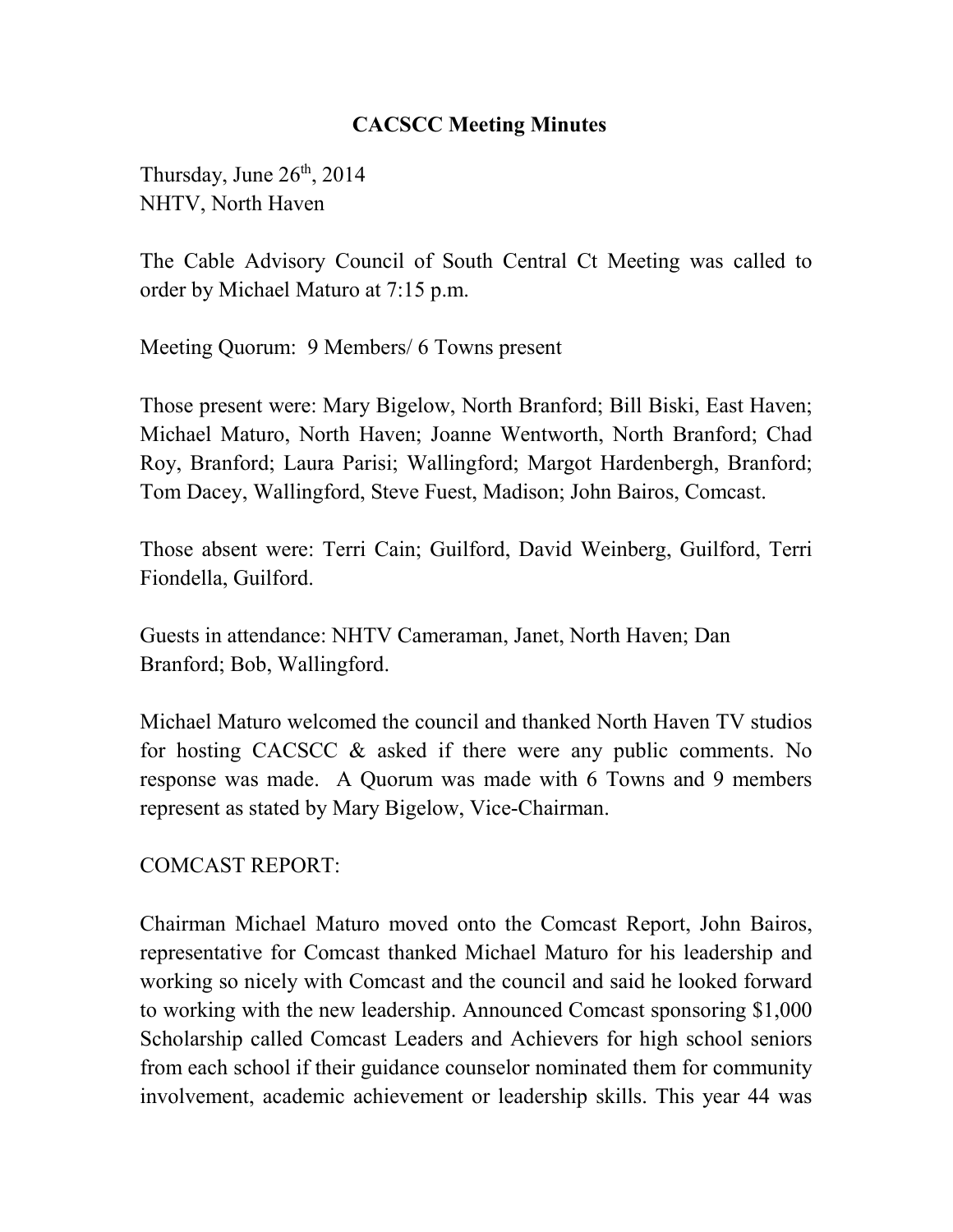given out statewide and in Branford, 3 students. Laura Parisi then spoke about her Iceland trip and showed photographs and a slide show.

### REVIEW OF MINUTES:

Chairman Maturo asked to review and accept minutes from last April 24th meeting. No corrections. Joanne motioned to accept, 2<sup>nd</sup> by Laura. Three abstained, Steve Fuest, Chad Roy and Tom Dacey as they were not here last meeting.

## CHAIRMAN'S REPORT

Chairman Maturo referred to an email by David Weinberg about PEGPETIA Funding Restoration campaign, which supplied the information he has given. It was confirmed by Michael Coil at PURA who reiterated info David was given from Representative Widlitz. The funds have been approved for allocation but bond commission has to accept and issue bonds and it's now in the hands of the governor's office. Mr. Coil referred website to Chairman Maturo to check on it. Nothing else to report. There were no comments or questions.

Treasurer's report: Treasurer Tom Dacey handed out report. The report presented for 06-26-2014 by Tom Dacey is as follows:

Total Expenses: \$3, 794.97 Checking Account Balance: \$2,730.52 CD Account Balance: \$14,658.18 Total Cash Reserves: \$17,388.70 Interest on CD .60 for 04/31 and .62 for 05/31 Insurance renewal \$3,505.00, Recording Secretary \$90.00, Recording equipment for secretary \$159.99 with Homestead charges of \$19.99 twice. A motion was made by Laura Parisi, seconded by Steve Fuest to accept the Treasurer's Report. All members voted aye.

CORRESPONDENCE: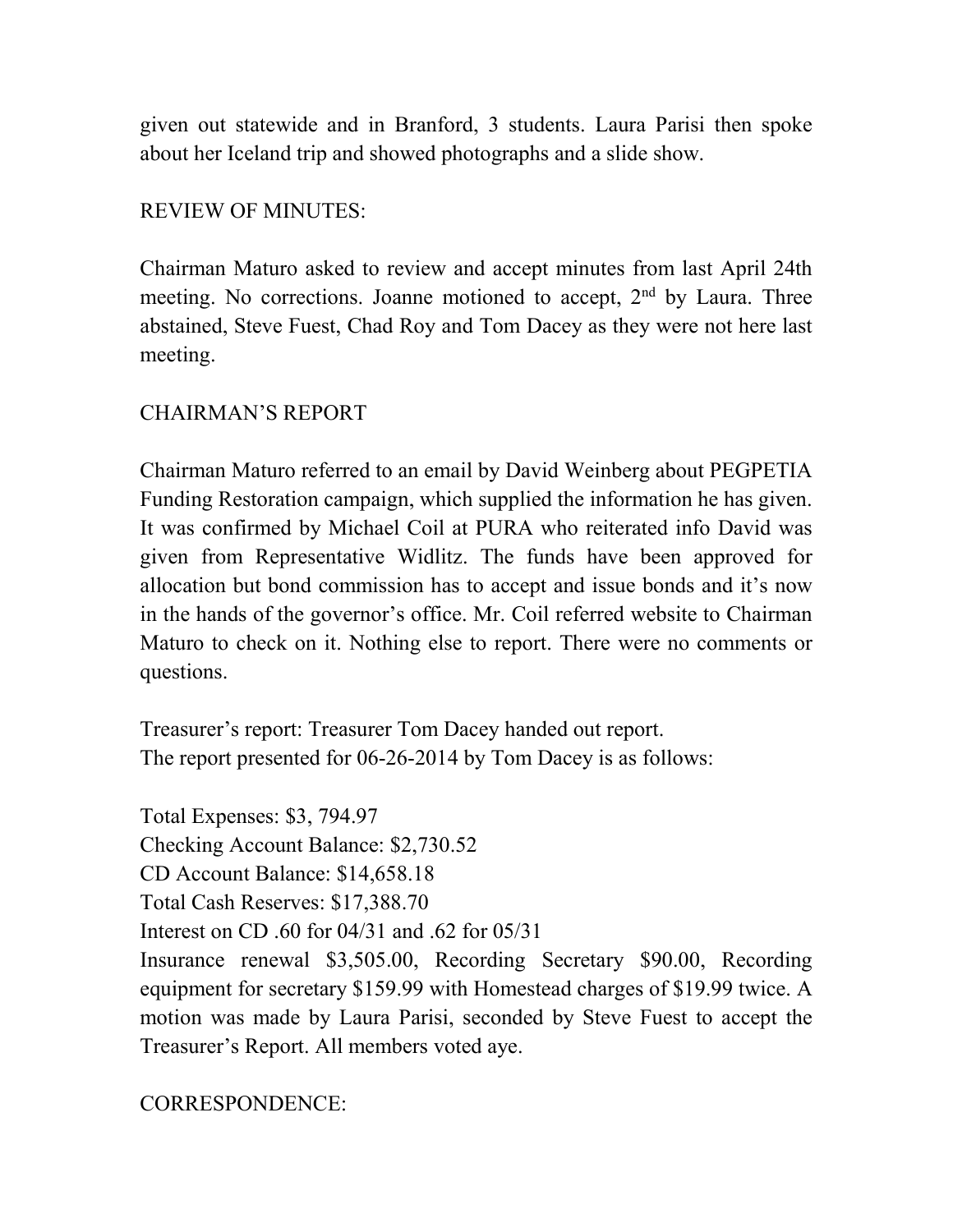Chairman Maturo and Mary Bigelow discussed 2 mis-sent Comcast bills that residents tried to pay us instead of Comcast but that is now been taken care and processed. Chairman Maturo said we have appointment letters for Margo Hardenbergh, Mary Bigelow, Tom Dacey, Chad Roy and Laura Parisi. We had 2 payments for insurance, Madison and North Branford, Tom Dacey indicated that was received today. No other correspondence.

## OLD BUSINESS

No old business to discuss.

## NEW BUSINESS

Chairman Maturo said everyone received new dates and location of future meetings that was given out today at meeting. Mary had presented the council with dates for the 2014-2015 meetings. Madison meeting is scheduled for the summer. A motion was made by Tom Dacey, seconded by Joanne Wentworth to set the dates for the 2014-2015 year as presented. All voted aye.

### OTHER BUSINESS:

Chairman Maturo said we are seeking volunteers to form a committee for list of speakers and one to deal with the by-laws. A discussion was held. The Bylaws Committee was formed with Margot Hardenberg, Mary Bigelow and Dan Morse volunteered. The Speakers Committee was formed with Laura Parisi and Joanne Wentworth.

### TOWN REPORTS

*North Haven:* Walter Mann said that North Haven had graduation events that were taped and events went well. We have a few interns one from North Haven, one from Amity/Woodbridge High School, and one from Southern State Uni.. Government access channel was in the North Haven Fire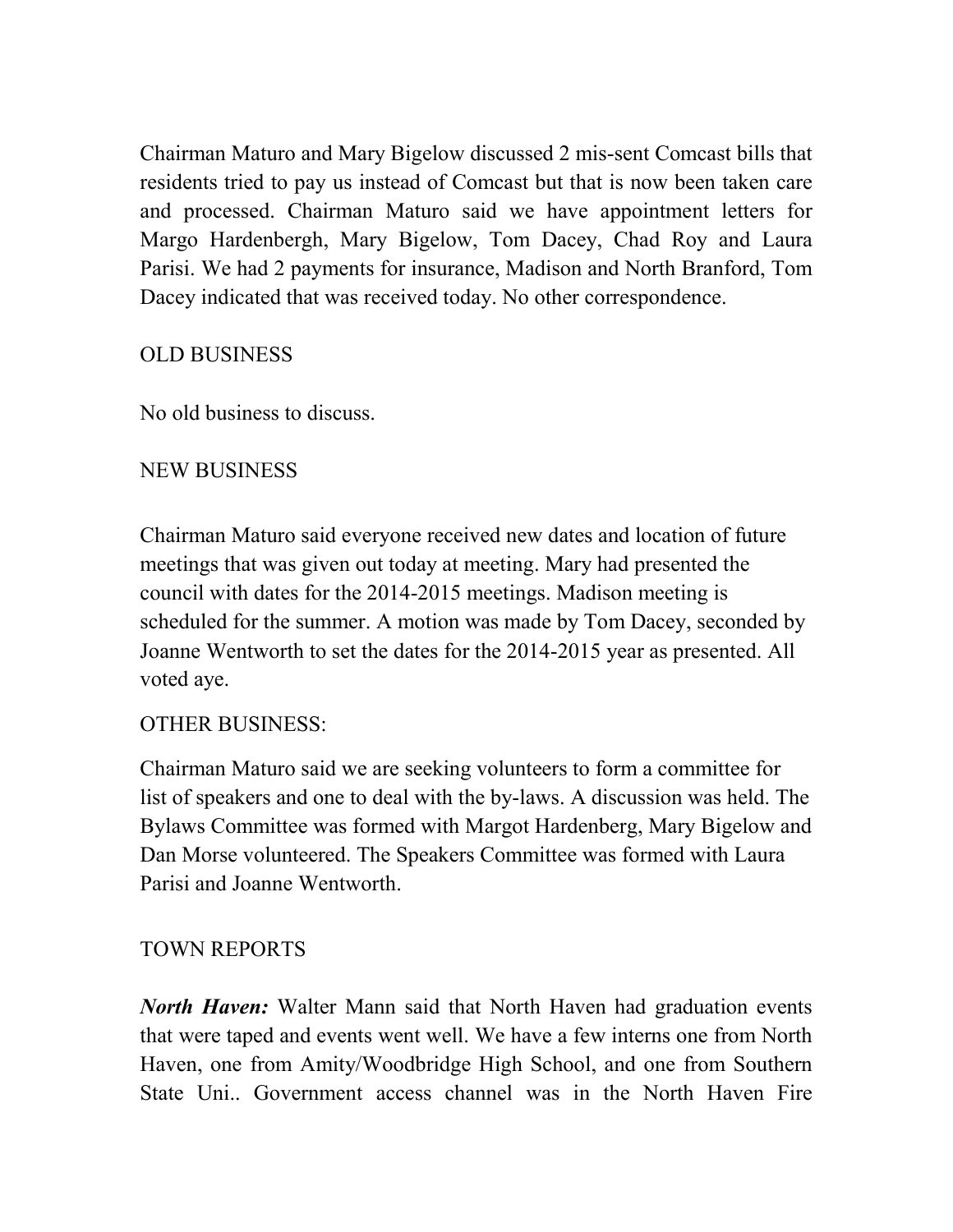headquarters since 1988 but last year had to move out and tomorrow they move back in. Walter Mann is following emails about Frontier/AT&T from other access stations in Woodbridge, West Hartford and New Britain. There is hearings going on at state PURA regarding the telephone/internet/u-verse. PURA asked Frontier if they will honor contracts with AT&T regarding U-Verse (if approved) or will they have new contracts and Frontier (based in Stamford) indicated Yes, they will honor existing SNET contracts more specifically in regards to PURA 53 and 59 and stick with existing commitments and regulatory requirements. Then other questions were asked and overall Frontier will continue to do what AT&T has done.

Margot Hardenbergh for Branford: said she went through minutes of board and found two interesting things; they reduce the amount of required members from 16 to 12 and they are thinking of getting Fidelity Insurance to cover staff, employees and officers with signature authority up to \$50,000. They are very active with Branford festival and local TV programming and Michael Mann said they are waiting for a permit to have a larger editing suite.

Steve Fuest for Madison: Loaned out equipment to tape the high school graduations and footage looks good and will be shown. Doing sports like every year and  $4<sup>th</sup>$  of July. AT&T rep came down and monitored T1 and fixed it and hope Frontier will do the same. He is still acting as treasurer for the MCTV.

Bill Biski for East Haven**:** Sad news long-time Manager Nicola left; Jin Lee, her assistant has stepped up and taken over. They are looking to film things happening in East Haven like 4<sup>th</sup> of July. Bill was thanked for filming part of Arts and Ideas Festival event in New Haven.

Tom Dacey for Wallingford: They just had their annual meeting with the election of a new president, a young person. Celebrating their 21st anniversary on July 19th at 4pm. Tom asked the council for advice on how to manage his incident with an opposing TV show host. Council offered suggestions to Tom.